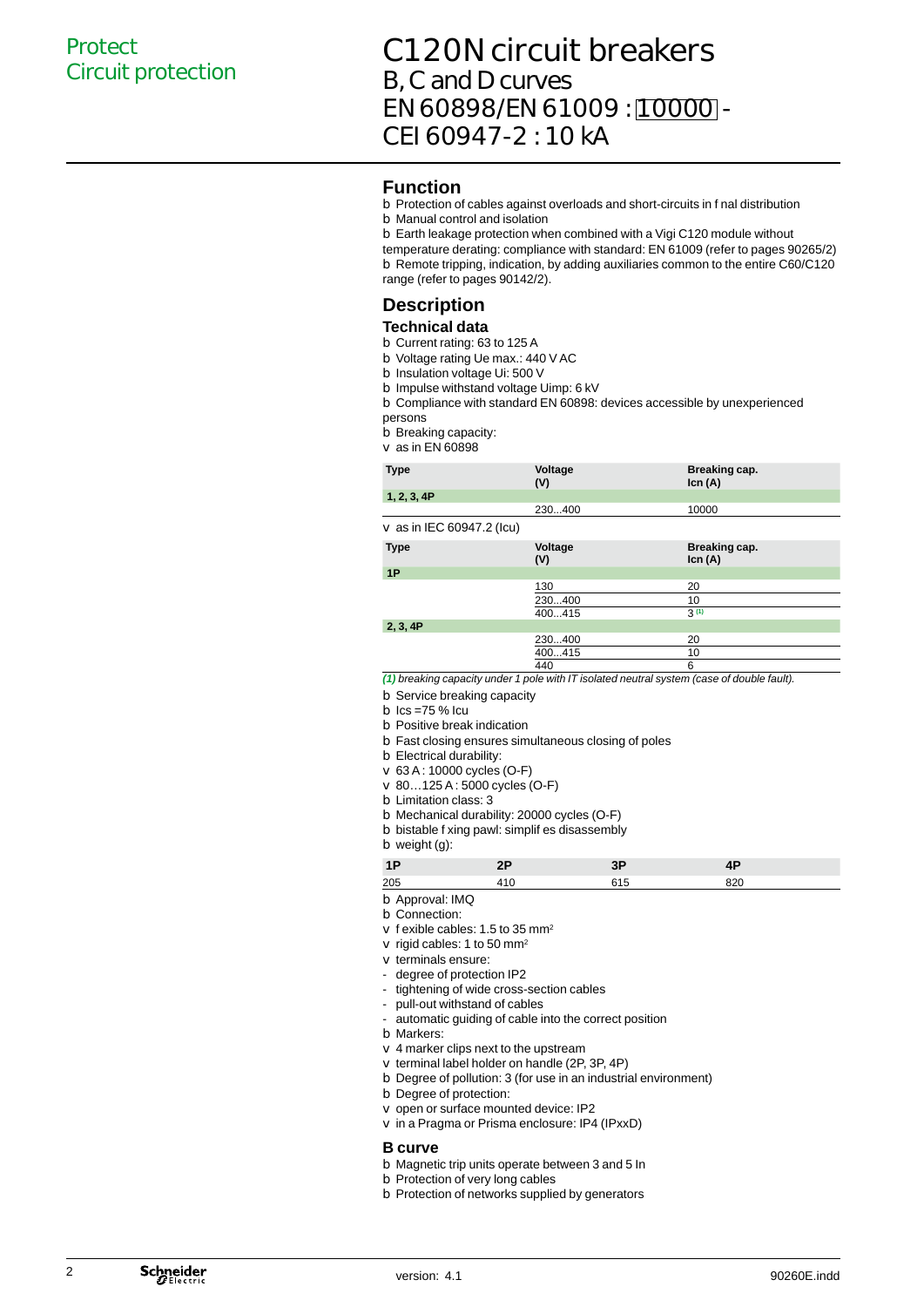## C120N circuit breakers B curve EN 60898/EN 61009 : [10000] -CEI 60947-2 : 10 kA

#### **C curve**

- b Magnetic trip units operate between 5 and 10 In
- b Protection of standard networks

#### **D curve**

**2P** 1 3

2 4

- b Magnetic trip units operate between 10 and 14 In
- b Protection of circuits that supply high inrush current loads: transformers, motors...

#### **Catalogue numbers**

| <b>B</b> curve C120N |               |                      |                          |
|----------------------|---------------|----------------------|--------------------------|
| <b>Type</b>          | Rating<br>(A) | Catalogue<br>numbers | Width in mod.<br>of 9 mm |
| 1P                   |               |                      |                          |
|                      | 63            | 18340                | 3                        |
|                      | 80            | 18341                | 3                        |
|                      | 100           | 18342                | 3                        |
|                      | 125           | 18343                | 3                        |
|                      |               |                      |                          |





*18344*



**3P**  $1 3 5$ <br> $\pm 1 1$ 63 **18348** 9 80 **18349** 9 100 **18350** 9 125 **18351** 9

63 **18344** 6

100 **18346** 6<br>125 **18347** 6

125 **18347** 6

18345 6<br>18346 6

*18355*

| .   |  |  |  |  |  |  |  |
|-----|--|--|--|--|--|--|--|
| 246 |  |  |  |  |  |  |  |
|     |  |  |  |  |  |  |  |
|     |  |  |  |  |  |  |  |
|     |  |  |  |  |  |  |  |
|     |  |  |  |  |  |  |  |
|     |  |  |  |  |  |  |  |
|     |  |  |  |  |  |  |  |
|     |  |  |  |  |  |  |  |
|     |  |  |  |  |  |  |  |
|     |  |  |  |  |  |  |  |
|     |  |  |  |  |  |  |  |
|     |  |  |  |  |  |  |  |
|     |  |  |  |  |  |  |  |

| 4P                |     |       |    |  |
|-------------------|-----|-------|----|--|
| 5 7<br>3<br>1     | 63  | 18352 | 12 |  |
|                   | 80  | 18353 | 12 |  |
| -----             | 100 | 18354 | 12 |  |
|                   | 125 | 18355 | 12 |  |
|                   |     |       |    |  |
|                   |     |       |    |  |
| 6 8<br>$2\quad 4$ |     |       |    |  |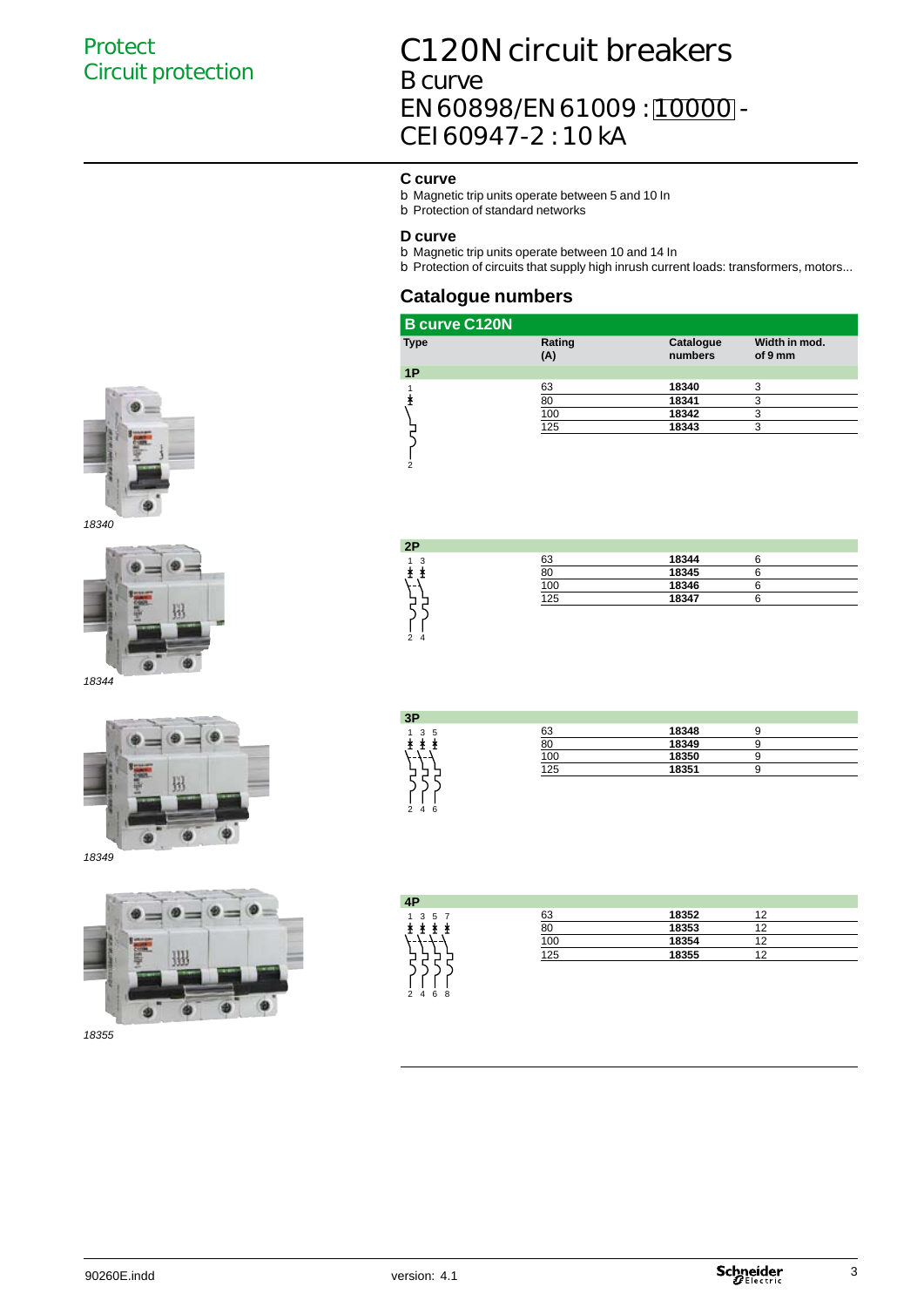# C120N circuit breakers

C curve EN 60898/EN 61009 : [10000] -CEI 60947-2 : 10 kA